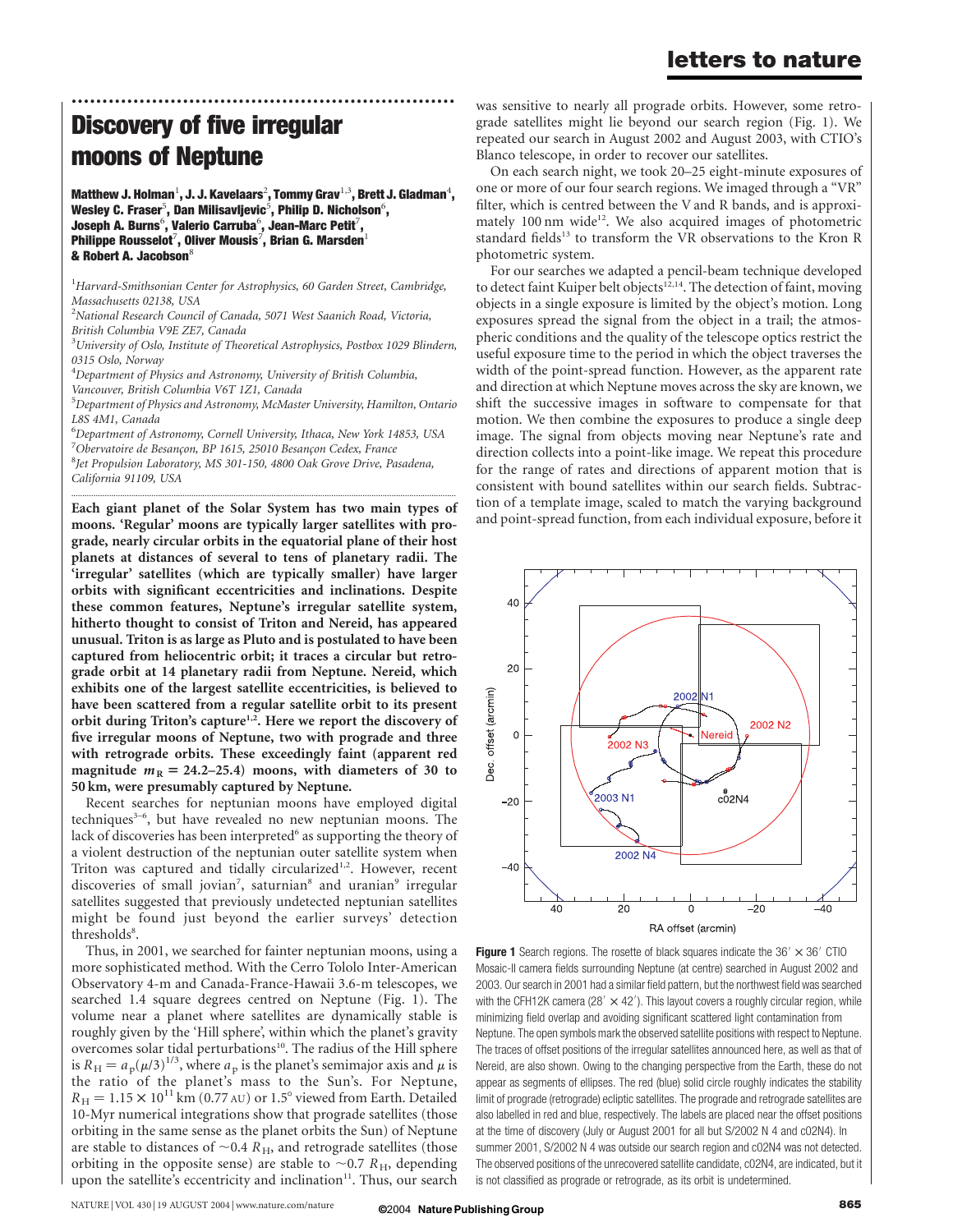### letters to nature

| Table 1 The time-averaged orbital elements of Neptune's irregular satellites |         |            |                                     |           |            |                  |         |               |       |       |                   |
|------------------------------------------------------------------------------|---------|------------|-------------------------------------|-----------|------------|------------------|---------|---------------|-------|-------|-------------------|
| Satellite                                                                    | R (mag) | Diam. (km) | $a_{\rm{max}}$ (10 <sup>6</sup> km) | $e_{ave}$ | $e_{\min}$ | $e_{\text{max}}$ | . (dea) | $\frac{1}{2}$ | max   | P (vr | $P_{\text{coll}}$ |
| Triton                                                                       | 13.5    | 2707       | 0.35                                | 0.00      |            |                  | 156.8   |               |       | 0.016 |                   |
| Nereid                                                                       | 19.9    | 340        | 5.53                                | 0.75      | 0.73       | 0.76             | 9.8     | 3.9           | 15.1  | 0.986 |                   |
| S/2002 N 1                                                                   | 24.2    | 54         | 16.6                                | 0.43      | 0.11       | 0.93             | 114.9   | 106.0         | 144.2 | 5.14  | 0.410             |
| S/2002 N 2                                                                   | 25.4    | 31         | 22.3                                | 0.27      | 0.06       | 0.63             | 50.4    | 39.2          | 56.3  | 7.98  | 0.015             |
| S/2002 N 3                                                                   | 25.0    | 37         | 23.5                                | 0.36      | 0.25       | 0.49             | 35.9    | 29.6          | 41.9  | 8.67  |                   |
| S/2002 N 4                                                                   | 24.7    | 43         | 48.6                                | 0.39      | 0.11       | 0.76             | 137.4   | 126.6         | 151.0 | 25.77 |                   |
| S/2003 N 1                                                                   | 25.     | 36         | 47.6                                | 0.49      | 0.13       | 0.93             | 125.1   | 12.4          | 148.7 | 26.58 | 0.013             |
| C <sub>0</sub> 2N4                                                           | 25.3    | 33         | 25.7                                |           |            |                  |         |               |       |       |                   |

The apparent R-band magnitudes and diameters, along with orbital elements, current osculating orbital period (P), and probability of collision with Nereid (over 4.5 Gyr;  $p_{\text{coll}}$ ) are given. The mean, minimum and maximum orbital elements, with respect to the J2000 ecliptic and equinox, are based on our numerical integrations. The diameter estimates of the newly discovered satellites assume a 6% geometric albedo. For c02N4, the projected distance between it and Neptune at the time of discovery is listed. The semimajor axes (a) of the newly discovered satellites are all significantly larger<br>than that of Nereid b exceed that of Nereid.

is shifted and combined<sup>15</sup>, eliminates stars and other stationary sources of light that would otherwise appear as trails in these shifted and combined images. We apply two different detection algorithms to the shifted and combined images to identify flux sources<sup>16</sup>. These two algorithms have different false-detection characteristics; retaining only those sources detected by both algorithms eliminates a significant fraction of the spurious detections associated with cosmic-ray contamination and background fluctuations. Before applying our search algorithms to the data, we implant a large number of artificial objects, with various magnitudes, moving at different directions and rates, to calibrate our search. Our detection efficiency is found to be independent of the object's motion. Recovery observations employed both standard three image and pencil-beam techniques. Because our 12–15 August 2002 search had the most uniform conditions, we characterize our survey with it. Fitting an empirical detection efficiency function,  $\epsilon = \frac{1}{2} \epsilon_{\text{max}} \{1$  $tanh[(m_R - m_{50})/w]$ , we find a 50% detection threshold of  $m_{50} = 25.5$ , a detection rate of  $\epsilon_{\text{max}} = 97\%$  for objects much brighter than the detection limit, and a transition from high to low detection efficiency over roughly  $2w = 0.6$  mag.

Three searches yielded five new neptunian irregulars, four of which were identified in our 2001 data. All five were detected by our algorithms in the August 2002 images; however, one (S/2003 N 1) was initially overlooked during our visual inspections and was first reported by others<sup>17</sup>. Additional follow-up observations were conducted with the VLT, Magellan-II, Palomar 5-m, and Nordic Optical telescopes. These five satellites have been announced, based on recoveries in 2003, and have been re-observed in June 2004. A sixth candidate, which we designated 'c02N4', was discovered on 14 August 2002 and seen again at the VLT on 3 September 2002. Further attempts to recover this object failed. Although c02N4 is possibly a Centaur, it moved very little relative to Neptune between August and September, more consistent with it being a satellite. We also note that S/2002 N 1 was recently identified, based on our orbital solutions, in images from a 1999 search of the full Hill sphere of Neptune to a limit of  $m_R = 24.3$  (ref. 6). Of the newly discovered neptunians, its orbit is now the best determined, with observations covering nearly a full orbital period. The other new neptunian satellites are much fainter than the detection threshold of that search.

Irregular satellites are widely believed to be captured from heliocentric orbits. Objects on planet-crossing orbits, with low speeds relative to the planet, can be temporarily captured into planetocentric orbit. However, apart from striking the planet, such temporarily captured bodies typically return to a heliocentric orbit in 10–100 orbits unless enough orbital energy is dissipated to make the capture permanent<sup>18,19</sup>. Several dissipation mechanisms have been proposed: (1) a sudden increase in the planetary mass through accretion of nearby material<sup>18</sup>; (2) collision or gravitational interaction with an extant moon or with another temporarily captured object<sup>20</sup>; (3) gas drag in an extended envelope<sup>21</sup> or disk<sup>19</sup> surrounding the still-forming planet; and (4) dynamical friction from a

background of small outer Solar System bodies<sup>22,23</sup>.

Although the new satellites' orbits will undoubtedly be revised as more observations become available, we have numerically integrated their preliminary orbits for 10 Myr, including the Sun and giant planets as perturbers, to investigate their long-term dynamical stability<sup>24</sup>. Table 1 lists the best-fit mean orbital elements of the satellites. We find that S/2002 N 2 is in the Kozai resonance<sup>11,25,26</sup>. All of the new neptunians are stable on the timescale of the integrations. Figure 2 shows the eccentricity, inclination and semimajor axis for the neptunian irregular satellites with determined orbits, along with the results of numerical integrations to determine dynamical stability.

Neptune's irregulars are probably the remnants of a system collisionally and gravitationally altered by Triton and Nereid, as well as by the solar tidal potential. Curiously, all five new neptunian irregulars with well-determined orbits have minimum pericentre distances near the apocentre of Nereid; S/2002 N 1 crosses the orbit of Nereid most deeply at its minimum pericentre. This is consistent with an isotropic distribution of initial orbits, subsequently sculpted by gravitational perturbations. Collisions between Nereid and nearby satellites are probable $11$ . We estimate the probability of collision between the new neptunian irregulars and Nereid, assuming fixed orbital semimajor axes, eccentricities and inclinations with



Figure 2 Dynamical stability of neptunian moons. The points indicate the initial semimajor axes and inclinations of test particles in orbit about Neptune, with the colours indicating the outcome of their numerical integration. Blue points denote particles that survived for the full 10-Myr integration. Red and green points denote the particles that moved inside the orbit of Triton ( $r \approx 0.0024$  AU) or outside 1.5 times the Hill sphere of Neptune  $(r \approx 1.167$  AU), respectively. A symplectic *n*-body map<sup>24</sup>, modified for satellite orbits, was used. The gravitational perturbations of the Sun and giant planets were included, while those from Triton and Nereid were neglected. The test particles were started with semimajor axes of  $a = 0.025-0.70$  AU ( $\Delta a = 0.025$  AU), inclinations  $i = 0-180^{\circ}$  $(\Delta i = 2.5^{\circ})$ , eccentricity  $e = 0.5$ , and argument of pericentre  $\omega = 90^{\circ}$ . The longitudes of ascending node  $\Omega$  and mean anomalies M were chosen randomly. Also shown are the mean orbital elements of the new neptunian irregular satellites with secure orbits, along with that of Nereid. The lines indicate the mean pericentric and apocentric distances of these moons from Neptune. The region within which the Kozai mechanism removes nearly polar orbits is indicated by the solid, nearly parabolic line<sup>11,25,26</sup>.